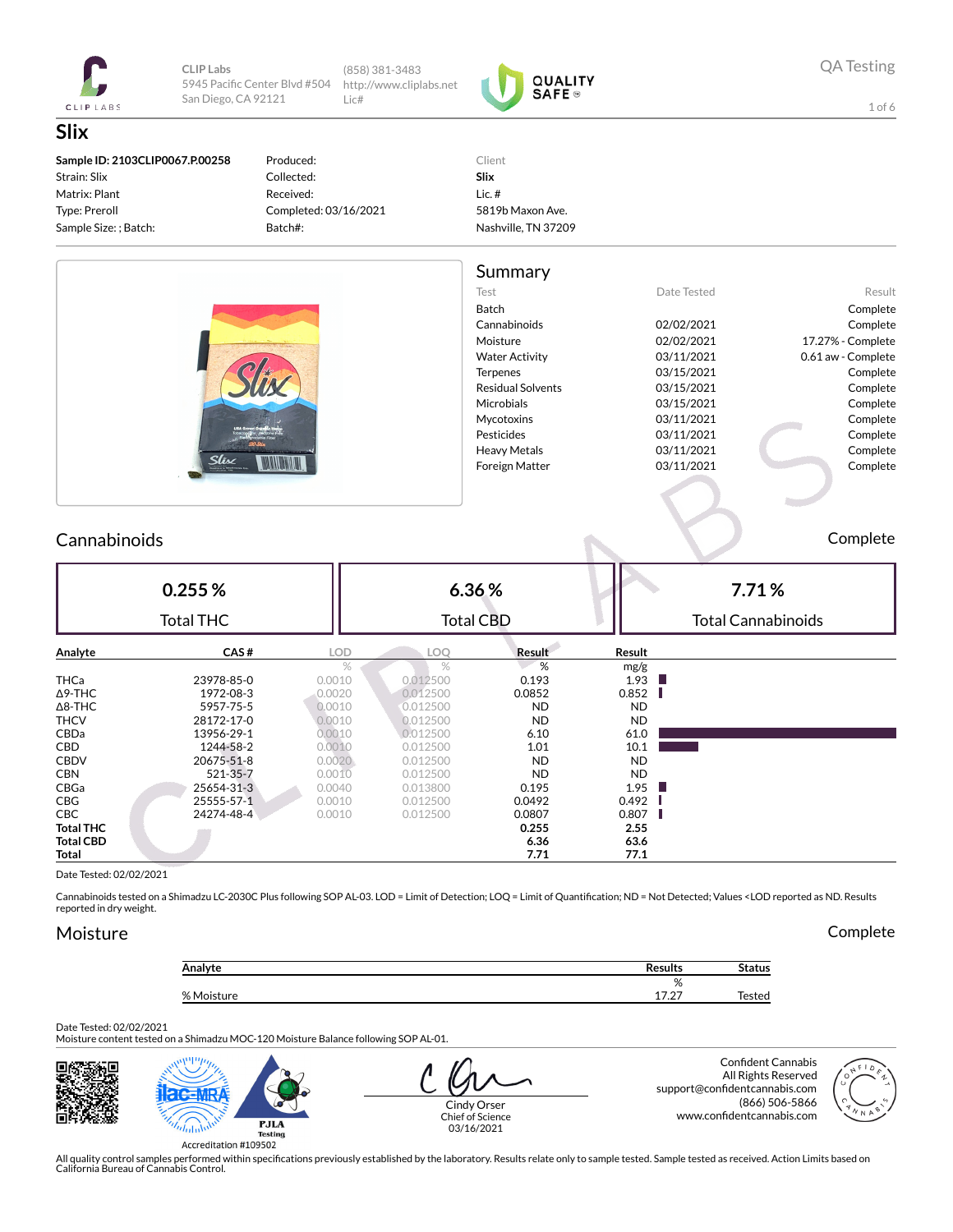

CLIP Labs 5945 Pacific Center Blvd #504 San Diego, CA 92121

(858) 381-3483 http://www.cliplabs.net Lic#



**QA Testing** 

Complete

 $2$  of 6

## Slix

| Sample ID: 2103CLIP0067.P.00258 | Produced:             | Client              |
|---------------------------------|-----------------------|---------------------|
| Strain: Slix                    | Collected:            | Slix                |
| Matrix: Plant                   | Received:             | Lic. #              |
| Type: Preroll                   | Completed: 03/16/2021 | 5819b Maxon Ave.    |
| Sample Size: ; Batch:           | Batch#:               | Nashville, TN 37209 |

#### Terpenes

| <b>Analytes</b>        | <b>LOD</b> | <b>LOO</b> | Result                                                   | Result                       |  |
|------------------------|------------|------------|----------------------------------------------------------|------------------------------|--|
|                        | mg/g       | mg/g       | mg/g                                                     | $\%$                         |  |
| $\beta$ -Caryophyllene | 0.020      | 0.625      | 2.234                                                    | 0.223                        |  |
| 3-Carene               | 0.030      | 0.625      | ND.                                                      | <b>ND</b>                    |  |
| α-Bisabolol            | 0.020      | 0.625      | <loq< th=""><th><loq< th=""><th></th></loq<></th></loq<> | <loq< th=""><th></th></loq<> |  |
| $\alpha$ -Humulene     | 0.020      | 0.625      | <loq< th=""><th><loq< th=""><th></th></loq<></th></loq<> | <loq< th=""><th></th></loq<> |  |
| $\alpha$ -Pinene       | 0.030      | 0.625      | <loq< th=""><th><loq< th=""><th></th></loq<></th></loq<> | <loq< th=""><th></th></loq<> |  |
| $\alpha$ -Terpinene    | 0.030      | 0.625      | <b>ND</b>                                                | ND                           |  |
| β-Myrcene              | 0.030      | 0.625      | <loq< th=""><th><loq< th=""><th></th></loq<></th></loq<> | <loq< th=""><th></th></loq<> |  |
| $\beta$ -Pinene        | 0.030      | 0.625      | <loq< th=""><th><loq< th=""><th></th></loq<></th></loq<> | <loq< th=""><th></th></loq<> |  |
| Camphene               | 0.030      | 0.625      | ND.                                                      | ND.                          |  |
| Caryophyllene Oxide    | 0.040      | 0.625      | <loq< th=""><th><loq< th=""><th></th></loq<></th></loq<> | <loq< th=""><th></th></loq<> |  |
| cis-Ocimene            | 0.020      | 0.625      | ND.                                                      | <b>ND</b>                    |  |
| δ-Limonene             | 0.030      | 0.625      | <loq< th=""><th><loq< th=""><th></th></loq<></th></loq<> | <loq< th=""><th></th></loq<> |  |
| Eucalyptol             | 0.070      | 0.625      | ND.                                                      | <b>ND</b>                    |  |
| y-Terpinene            | 0.020      | 0.625      | <b>ND</b>                                                | <b>ND</b>                    |  |
| Geraniol               | 0.020      | 0.625      | <b>ND</b>                                                | ND.                          |  |
| Guaiol                 | 0.020      | 0.625      | <loq< th=""><th><loq< th=""><th></th></loq<></th></loq<> | <loq< th=""><th></th></loq<> |  |
| Isopulegol             | 0.020      | 0.625      | ND.                                                      | ND.                          |  |
| Linalool               | 0.020      | 0.625      | ND.                                                      | ND                           |  |
| Ocimene                | 0.020      | 0.625      | ND.                                                      | <b>ND</b>                    |  |
| Terpinolene            | 0.030      | 0.625      | ND.                                                      | ND.                          |  |
| trans-Nerolidol        | 0.020      | 0.625      | <loq< th=""><th><loq< th=""><th></th></loq<></th></loq<> | <loq< th=""><th></th></loq<> |  |
| trans-Ocimene          | 0.020      | 0.625      | <loq< th=""><th><loq< th=""><th></th></loq<></th></loq<> | <loq< th=""><th></th></loq<> |  |
| Total                  |            |            | 2.23                                                     | 0.223                        |  |

# **Primary Aromas**



#### Date Tested: 03/15/2021

Displaces to the state of the Shimadzu GCMS-QP2010 SE following SOP AL-04. LOD = Limit of Detection; LOQ = Limit of Quantification; ND = Not Detected; Values <LOD reported as ND.





Cindy Orser Chief of Science

03/16/2021

Confident Cannabis All Rights Reserved support@confidentcannabis.com (866) 506-5866 www.confidentcannabis.com

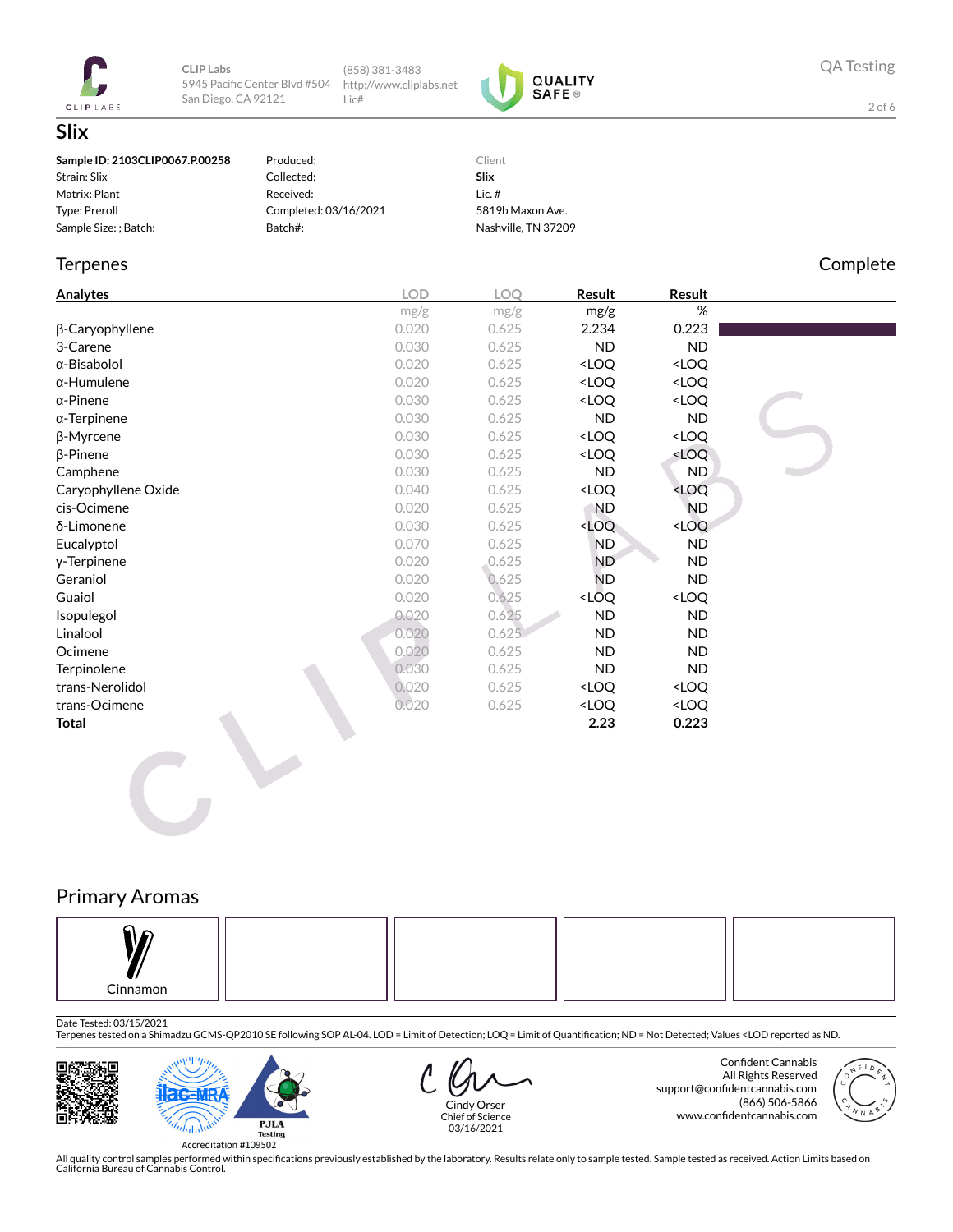

**CLIP Labs** 5945 Pacific Center Blvd #504 San Diego, CA 92121

(858) 381-3483 http://www.cliplabs.net Lic#



3 of 6

#### **Slix Sample ID: 2103CLIP0067.P.00258** Strain: Slix Matrix: Plant Type: Preroll Sample Size: ; Batch: Produced: Collected: Received: Completed: 03/16/2021 Batch#: Client **Slix** Lic. # 5819b Maxon Ave. Nashville, TN 37209

#### Microbials Complete

| Analyte                       | Result             | Status        |
|-------------------------------|--------------------|---------------|
| Aspergillus flavus            | Not Detected in 1g | Tested        |
| Aspergillus fumigatus         | Not Detected in 1g | <b>Tested</b> |
| Aspergillus niger             | Not Detected in 1g | <b>Tested</b> |
| Aspergillus terreus           | Not Detected in 1g | Tested        |
| Shiga toxin-producing E. Coli | Not Detected in 1g | Tested        |

| Date Tested: 03/15/2021<br>Microbials tested on an Agilent Aria MX G8830A Real Time PCR System following SOP M-06. |            |             |               |
|--------------------------------------------------------------------------------------------------------------------|------------|-------------|---------------|
| <b>Water Activity</b>                                                                                              |            |             | Complete      |
| Analyte                                                                                                            | Limit      | Result      | <b>Status</b> |
| <b>Water Activity</b>                                                                                              | aw<br>0.65 | aw<br>0.610 | Tested        |

Date Tested: 03/11/2021 Water activity tested using a Rotronic HC2-AW-USB Water Activity Probe following SOP AL-02.

### Foreign Matter Complete

| Analyte                   | <b>Action Level</b> | Result    | <b>Status</b> |
|---------------------------|---------------------|-----------|---------------|
| Sand/Soil/Cinders/Dirt    | >25% of sample area | <b>ND</b> | Tested        |
| Mold                      | >25% of sample area | <b>ND</b> | Tested        |
| <b>Insect Fragments</b>   | >1 fragment         | <b>ND</b> | Tested        |
| Mammalian Excreta         | >1 fragment         | <b>ND</b> | Tested        |
| Imbedded Foreign Material | >25% of sample area | <b>ND</b> | <b>Tested</b> |

Date Tested: 03/11/2021

Foreign matter inspected using a VWR Stereo Basic Halogen Microscope following SOP L-05. ND = Not Detected



Cindy Orser Chief of Science 03/16/2021

Confident Cannabis All Rights Reserved support@confidentcannabis.com (866) 506-5866 www.confidentcannabis.com

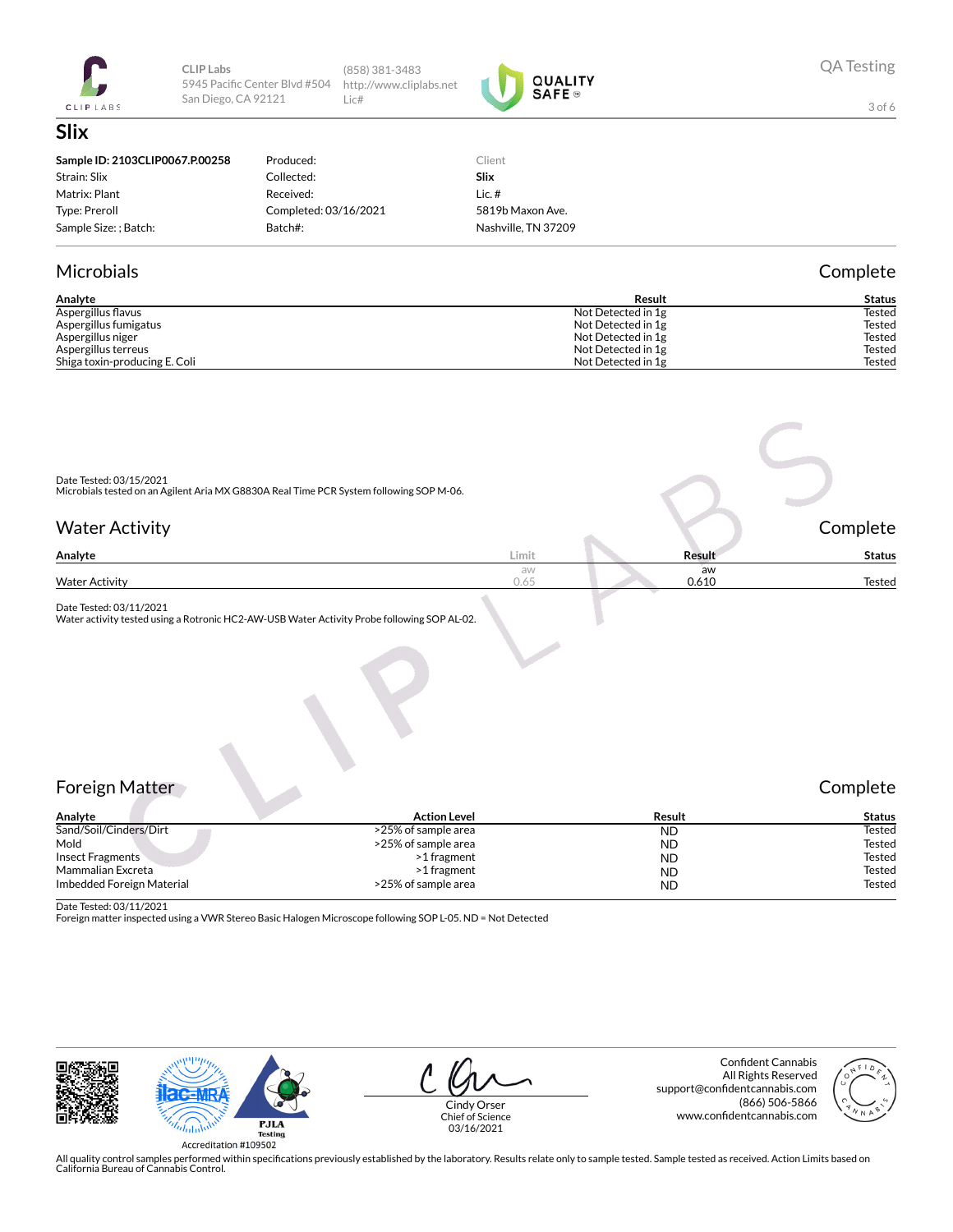

CLIP Labs 5945 Pacific Center Blvd #504 San Diego, CA 92121

(858) 381-3483 http://www.cliplabs.net Lic#

0.032

0.027

0.010



4 of 6

**Tested** 

Tested

Tested

Complete

| Sample ID: 2103CLIP0067.P.00258 | Produced:             | Client              |            |                                    |               |
|---------------------------------|-----------------------|---------------------|------------|------------------------------------|---------------|
| Strain: Slix                    | Collected:            | <b>Slix</b>         |            |                                    |               |
| Matrix: Plant                   | Received:             | Lic. $#$            |            |                                    |               |
| Type: Preroll                   | Completed: 03/16/2021 | 5819b Maxon Ave.    |            |                                    |               |
| Sample Size: ; Batch:           | Batch#:               | Nashville, TN 37209 |            |                                    |               |
| <b>Heavy Metals</b>             |                       |                     |            |                                    | Complete      |
| Analyte                         | <b>LOD</b>            | <b>LOO</b>          | Limit      | Result                             | <b>Status</b> |
|                                 | <b>PPM</b>            | <b>PPM</b>          | <b>PPM</b> | <b>PPM</b>                         |               |
| Arsenic                         | 0.017                 | 0.200               | 0.2000     | <loo< td=""><td>Tested</td></loo<> | Tested        |

 $0.200$ 

0.500

 $0.100$ 

0.2000

0.5000

0.1000

<LOQ

<LOQ

<LOQ

Cadmium

Mercury

Lead

Date Tested: 03/11/2021 Heavy metals testadon a Shimadzu ICPMS-2030LF following SOP AL-06. LOD = Limit of Detection; LOQ = Limit of Quantification; ND = Not Detected; Values <LOD<br>Heavy metals tested on a Shimadzu ICPMS-2030LF following SOP AL-06.

#### Mycotoxins

| $\blacksquare$          |       |            |        |           |               |
|-------------------------|-------|------------|--------|-----------|---------------|
| <b>Analyte</b>          | LOD   | ے ک        | ∟imit. | Result    | <b>Status</b> |
|                         | µg/kg | $\mu$ g/kg | µg/kg  | µg/kg     |               |
| <b>B1</b>               | 0.001 | 0.005      |        | <b>ND</b> | Tested        |
| <b>B2</b>               | 0.001 | 0.005      |        | <b>ND</b> | Tested        |
| G <sub>1</sub>          | 0.001 | 0.005      |        | <b>ND</b> | Tested        |
| G <sub>2</sub>          | 0.001 | 0.005      |        | <b>ND</b> | Tested        |
| Ochratoxin A            | 0.002 | 0.020      | 20     | <b>ND</b> | Tested        |
| <b>Total Aflatoxins</b> |       |            | 20     | <b>ND</b> | Tested        |
|                         |       |            |        |           |               |

Date Tested: 03/11/2021

Diversion out an example and the MS-8060 following SOP AL-07. LOD = Limit of Detection; LOQ = Limit of Quantification; ND = Not Detected; Values <LOD reported as<br>ND.





Cindy Orser

Chief of Science 03/16/2021

Confident Cannabis All Rights Reserved support@confidentcannabis.com (866) 506-5866 www.confidentcannabis.com

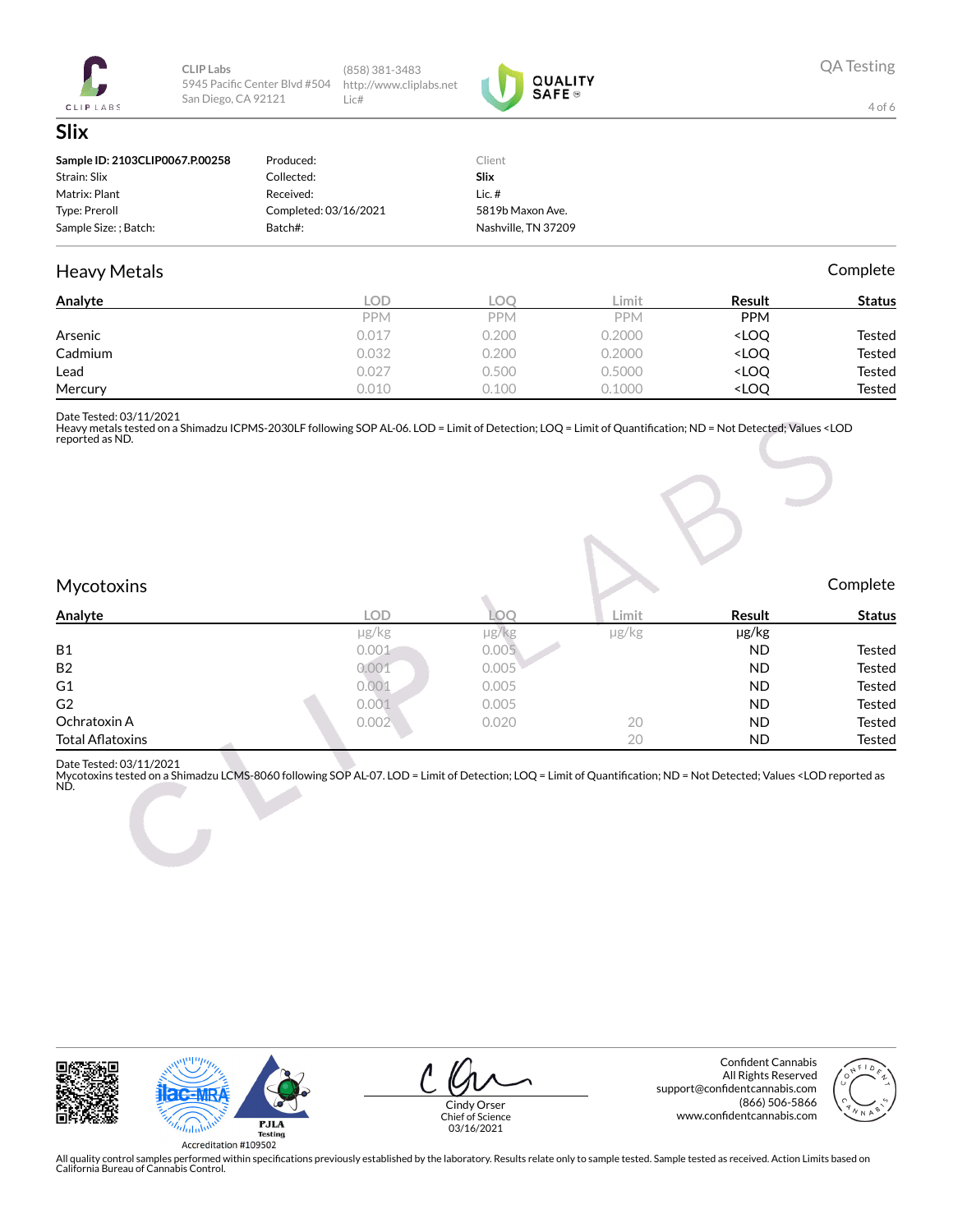

CLIP Labs 5945 Pacific Center Blvd #504 San Diego, CA 92121

(858) 381-3483 http://www.cliplabs.net Lic#



**QA Testing** 

Complete

5 of 6

| Sample ID: 2103CLIP0067.P.00258 | Produced:             | Client              |
|---------------------------------|-----------------------|---------------------|
| Strain: Slix                    | Collected:            | Slix                |
| Matrix: Plant                   | Received:             | Lic.#               |
| Type: Preroll                   | Completed: 03/16/2021 | 5819b Maxon Ave.    |
| Sample Size: ; Batch:           | Batch#:               | Nashville, TN 37209 |

#### **Category I Pesticides**

| Analyte           | lod       | LOO       | .imit     | Result    | Status        |
|-------------------|-----------|-----------|-----------|-----------|---------------|
|                   | $\mu$ g/g | $\mu$ g/g | $\mu$ g/g | µg/g      |               |
| Aldicarb          | 0.0231    | 0.1       | 0.0231    | <b>ND</b> | Tested        |
| Carbofuran        | 0.0113    | 0.1       | 0.0113    | <b>ND</b> | <b>Tested</b> |
| Chlordane         | 0.025     | 0.1       | 0.025     | <b>ND</b> | Tested        |
| Chlorfenapyr      | 0.0245    | 0.1       | 0.0245    | <b>ND</b> | <b>Tested</b> |
| Chlorpyrifos      | 0.0157    | 0.1       | 0.0157    | <b>ND</b> | Tested        |
| Coumaphos         | 0.0138    | 0.1       | 0.0138    | <b>ND</b> | Tested        |
| Daminozide        | 0.0099    | 0.1       | 0.0099    | <b>ND</b> | Tested        |
| <b>Dichlorvos</b> | 0.0214    | 0.1       | 0.0214    | <b>ND</b> | <b>Tested</b> |
| Dimethoate        | 0.0157    | 0.1       | 0.0157    | <b>ND</b> | Tested        |
| Ethoprophos       | 0.0219    | 0.1       | 0.0219    | <b>ND</b> | Tested        |
| Etofenprox        | 0.0137    | 0.1       | 0.0137    | <b>ND</b> | Tested        |

| Analyte          | LOD       | LOO       | Limit     | Result    | <b>Status</b> |
|------------------|-----------|-----------|-----------|-----------|---------------|
|                  | $\mu$ g/g | $\mu$ g/g | $\mu$ g/g | $\mu$ g/g |               |
| Fenoxycarb       | 0.0115    | 0.1       | 0.0115    | <b>ND</b> | <b>Tested</b> |
| Fipronil         | 0.0184    | 0.1       | 0.0184    | <b>ND</b> | Tested        |
| Imazalil         | 0.0196    | 0.1       | 0.0196    | <b>ND</b> | Tested        |
| Methiocarb       | 0.0096    | 0.1       | 0.0096    | <b>ND</b> | <b>Tested</b> |
| <b>Mevinphos</b> | 0.0171    | 0.1       | 0.0171    | <b>ND</b> | Tested        |
| Paclobutrazol    | 0.0228    | 0.1       | 0.0228    | <b>ND</b> | Tested        |
| Parathion Methyl | 0.0264    | 0.1       | 0.0264    | <b>ND</b> | Tested        |
| Propoxur         | 0.0061    | 0.1       | 0.0061    | <b>ND</b> | Tested        |
| Spiroxamine      | 0.0086    | 0.1       | 0.0086    | <b>ND</b> | Tested        |
| Thiacloprid      | 0.0111    | 0.1       | 0.0111    | <b>ND</b> | <b>Tested</b> |
|                  |           |           |           |           |               |

# **Category II Pesticides**

| Analyte             | LOD       | LOO       | Limit           | Result    | <b>Status</b> | Analyte                 | LOD       | LOO       | Limit     | Result    | <b>Status</b> |
|---------------------|-----------|-----------|-----------------|-----------|---------------|-------------------------|-----------|-----------|-----------|-----------|---------------|
|                     | $\mu$ g/g | $\mu$ g/g | $\mu$ g/g       | $\mu$ g/g |               |                         | $\mu$ g/g | $\mu$ g/g | $\mu$ g/g | $\mu$ g/g |               |
| Abamectin           | 0.0128    | 0.1       | 0.1             | <b>ND</b> | Tested        | <b>Kresoxim Methyl</b>  | 0.0153    | 0.1       | 0.1       | <b>ND</b> | Tested        |
| Acephate            | 0.0247    | 0.1       | 0.1             | <b>ND</b> | <b>Tested</b> | Malathion               | 0.0144    | 0.1       | 0.5       | <b>ND</b> | <b>Tested</b> |
| Acequinocyl         | 0.0134    | 0.1       | 0.1             | <b>ND</b> | <b>Tested</b> | Metalaxyl               | 0.0233    | 0.1       | 2         | <b>ND</b> | <b>Tested</b> |
| Acetamiprid         | 0.014     | 0.1       | 0.1             | <b>ND</b> | Tested        | Methomyl                | 0.0249    | 0.1       |           | <b>ND</b> | Tested        |
| Azoxystrobin        | 0.0138    | 0.1       | 0.1             | <b>ND</b> | <b>Tested</b> | Myclobutanil            | 0.0153    | 0.1       | 0.1       | <b>ND</b> | <b>Tested</b> |
| <b>Bifenazate</b>   | 0.0172    | 0.1       | 0.1             | <b>ND</b> | Tested        | Naled                   | 0.0248    | 0.1       | 0.1       | <b>ND</b> | <b>Tested</b> |
| <b>Bifenthrin</b>   | 0.0224    | 0.1       | 3               | <b>ND</b> | <b>Tested</b> | Oxamyl                  | 0.0255    | 0.1       | 0.5       | <b>ND</b> | <b>Tested</b> |
| <b>Boscalid</b>     | 0.0232    | 0.1       | 0.1             | <b>ND</b> | <b>Tested</b> | Pentachloronitrobenzene | 0.0279    | 0.1       | 0.1       | <b>ND</b> | <b>Tested</b> |
| Captan              | 0.0265    | 0.1       | 0.7             | ND.       | <b>Tested</b> | Permethrin              | 0.0053    | 0.1       | 0.5       | <b>ND</b> | <b>Tested</b> |
| Carbaryl            | 0.0167    | 0.1       | 0.5             | <b>ND</b> | Tested        | Phosmet                 | 0.0217    | 0.1       | 0.1       | <b>ND</b> | <b>Tested</b> |
| Chlorantraniliprole | 0.0259    | 0.1       | 10 <sup>°</sup> | <b>ND</b> | <b>Tested</b> | Piperonyl Butoxide      | 0.0061    | 0.1       | 3         | <b>ND</b> | <b>Tested</b> |
| Clofentezine        | 0.0189    | 0.1       | 0.1             | <b>ND</b> | Tested        | Prallethrin             | 0.0078    | 0.1       | 0.1       | <b>ND</b> | <b>Tested</b> |
| Cyfluthrin          | 0.0237    | 0.1       | $\overline{2}$  | <b>ND</b> | Tested        | Propiconazole           | 0.0103    | 0.1       | 0.1       | <b>ND</b> | <b>Tested</b> |
| Cypermethrin        | 0.0282    | 0.1       |                 | <b>ND</b> | <b>Tested</b> | Pyrethrins              | 0.011     | 0.1       | 0.5       | <b>ND</b> | <b>Tested</b> |
| <b>Diazinon</b>     | 0.0084    | 0.1       | 0.1             | <b>ND</b> | Tested        | Pyridaben               | 0.0098    | 0.1       | 0.1       | <b>ND</b> | <b>Tested</b> |
| Dimethomorph        | 0.017     | 0.1       | $\overline{2}$  | <b>ND</b> | <b>Tested</b> | Spinetoram              | 0.0106    | 0.1       | 0.1       | <b>ND</b> | <b>Tested</b> |
| Etoxazole           | 0.0123    | 0.1       | 0.1             | <b>ND</b> | Tested        | Spinosad                | 0.0104    | 0.1       | 0.1       | ND        | Tested        |
| Fenhexamid          | 0.0221    | 0.1       | 0.1             | <b>ND</b> | Tested        | Spiromesifen            | 0.0076    | 0.1       | 0.1       | <b>ND</b> | <b>Tested</b> |
| Fenpyroximate       | 0.0096    | 0.1       | 0.1             | <b>ND</b> | Tested        | Spirotetramat           | 0.0278    | 0.1       | 0.1       | <b>ND</b> | <b>Tested</b> |
| Flonicamid          | 0.0251    | 0.1       | 0.1             | <b>ND</b> | Tested        | Tebuconazole            | 0.0216    | 0.1       | 0.1       | <b>ND</b> | <b>Tested</b> |
| Fludioxonil         | 0.0208    | 0.1       | 0.1             | <b>ND</b> | Tested        | Thiamethoxam            | 0.0214    | 0.1       | 5         | <b>ND</b> | <b>Tested</b> |
| Hexythiazox         | 0.0087    | 0.1       | 0.1             | <b>ND</b> | Tested        | Trifloxystrobin         | 0.0101    | 0.1       | 0.1       | <b>ND</b> | Tested        |
| Imidacloprid        | 00256     | 01        |                 | <b>ND</b> | Tested        |                         |           |           |           |           |               |

#### Date Tested: 03/11/2021

Late to the water of the contract LCMS-8060 or a Shimadzu GCMS-TQ8050 NX following SOP AL-07. LOD = Limit of Detection; LOQ = Limit of Quantification; ND = Not Detected; Values <LOD<br>Pesticides tested on a Shimadzu LCMS-806





Cindy Orser Chief of Science 03/16/2021

Confident Cannabis All Rights Reserved support@confidentcannabis.com (866) 506-5866 www.confidentcannabis.com